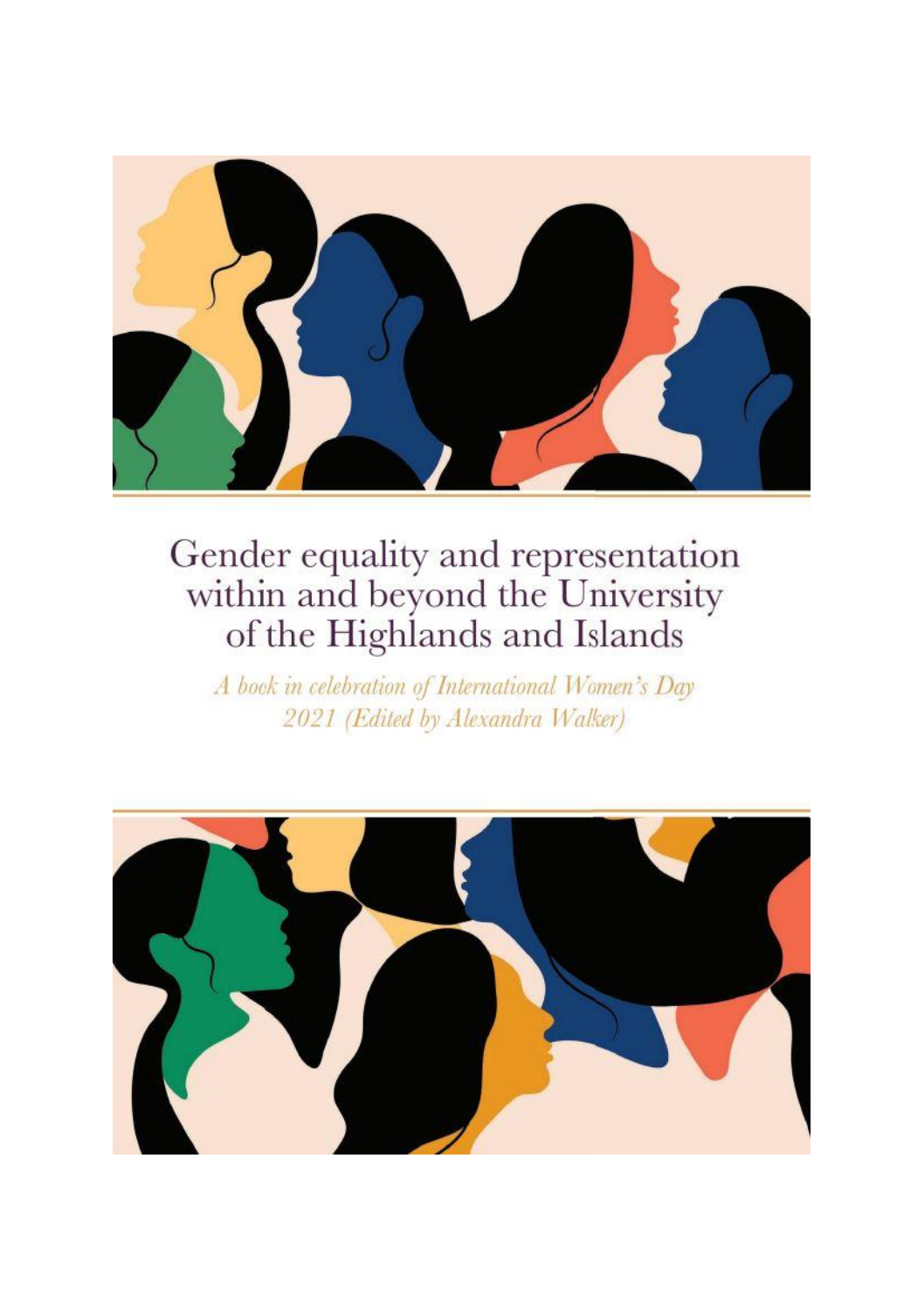# **Larissa Kennedy: we're not settling. Because in many ways…we don't have much to lose**

Ash Morgan Vice President Further Education, Highlands and Islands Student Association University of the Highlands and Islands (UHI)

### **Abstract**

The chapter outlines an interview between Ash Morgan and Larissa Kennedy, current National Union of Students (NUS) UK president. The interview focused on women of colour and working class women, who were at the roots of International Women's Day, as well as unions and how both are of benefit to all women.

**Keywords:** Unions, Larissa Kennedy, NUS, BAME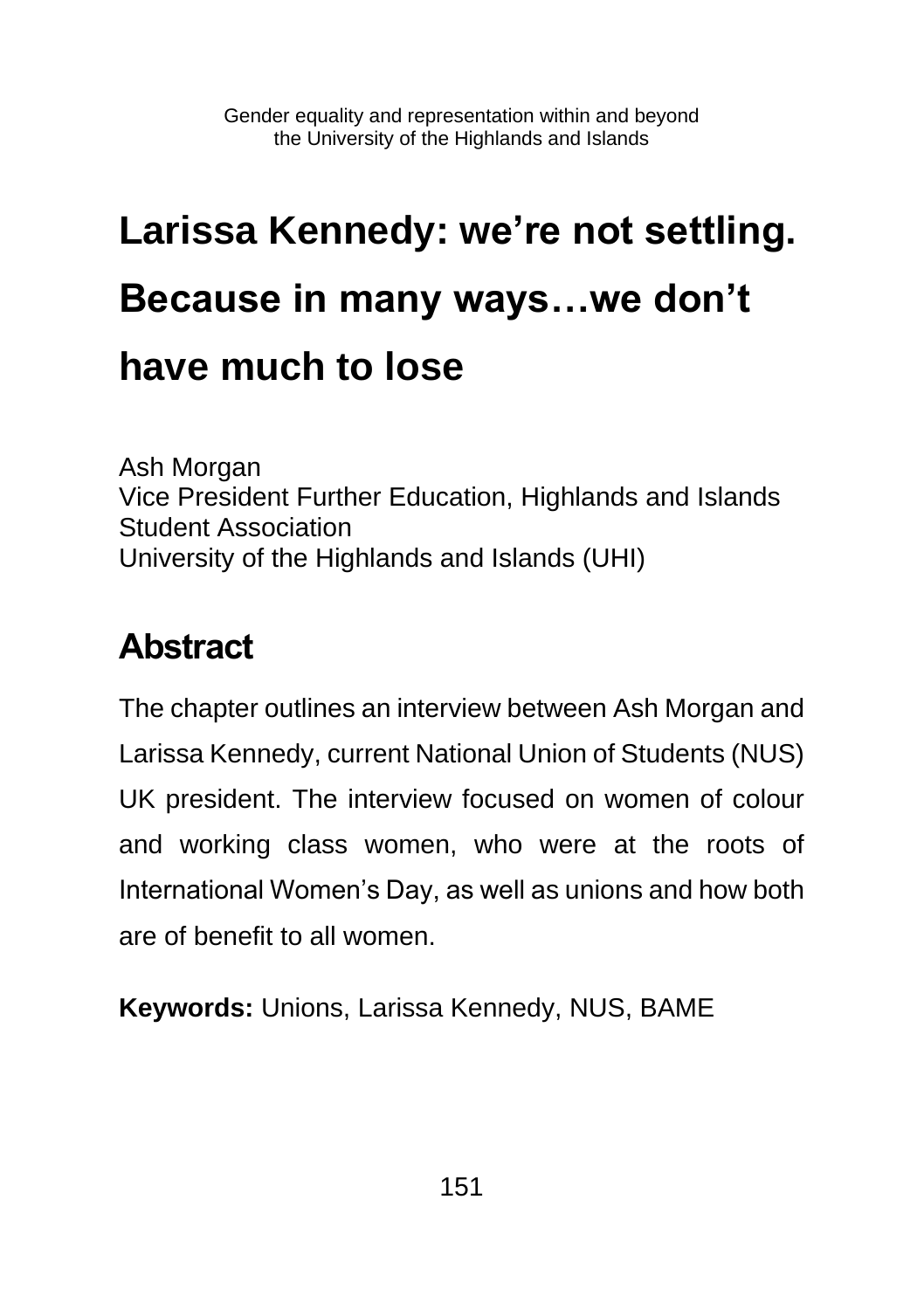#### **The interview**

For the purposes of this chapter I have shortened the names of the interviewer Ash Morgan to AM, and the interviewee Larissa Kennedy to LK.

**AM: The National Union of Students (NUS) is quite an old organisation, not ancient by any means, but 100 years old next year. So many old organisations fall in to that 'male, stale and pale' trap. How and why do you think NUS has avoided that?**

LK: It's interesting because NUS is and always has been trying to move at a faster pace than the rest of the population or the world, or the student movement, globally in that sense, has always tried to be moving at a faster pace and so I feel like it was almost inevitable that we would redress that faster than a lot of other institutions because when you're in a space that's feet are being held to the fire by the student movement it's constantly asking for more its constantly demanding 'why haven't you been able to get X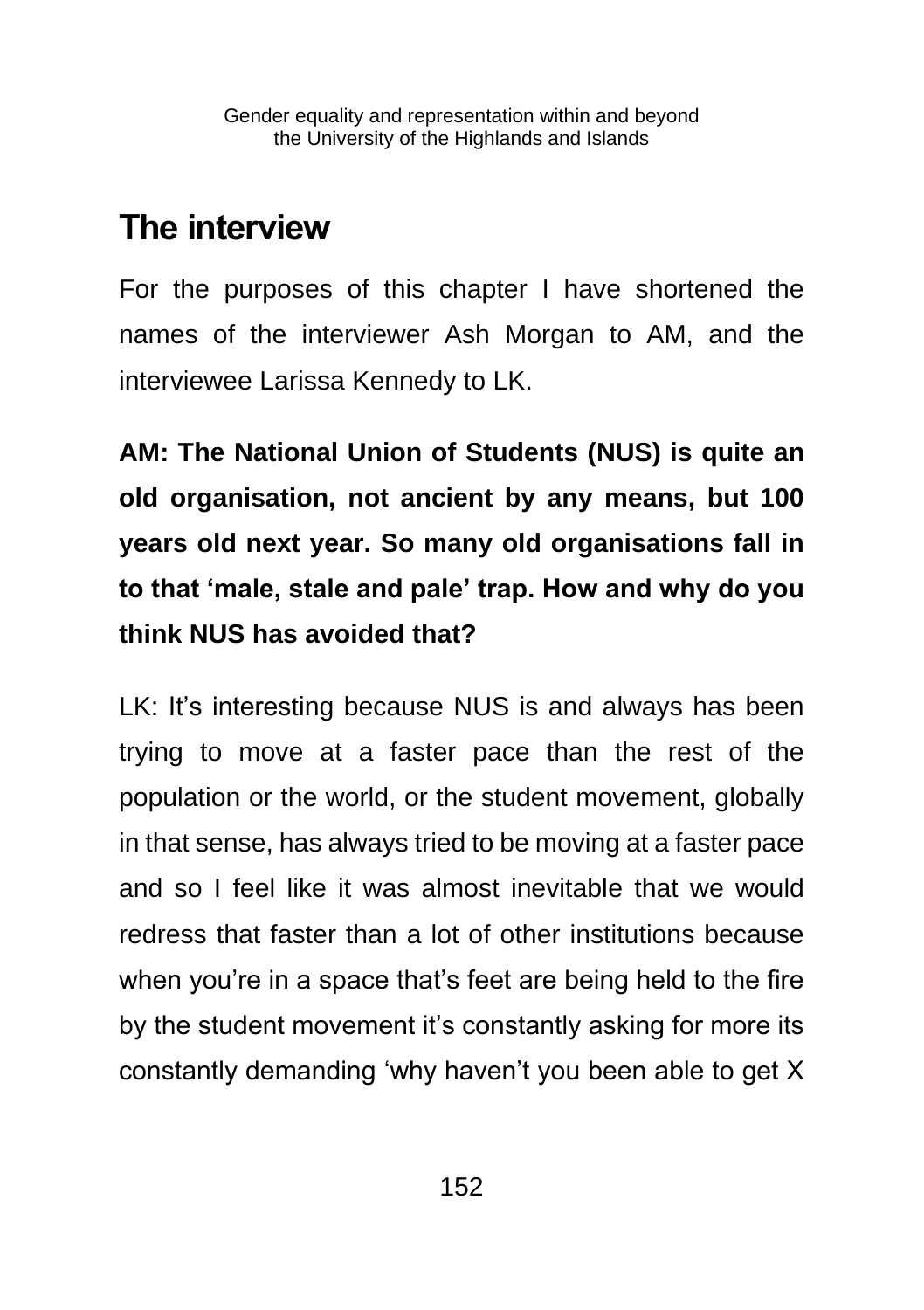community to feel like they can lead here? Why haven't you been able to ensure that that community has a voice here?'

So I think it's the fact that the movement hold NUS' feet to the fire which means that it's constantly going to be ahead of where other institutions are and I think to be honest that's not singular for NUS, it's why student's unions move at the pace they do as well, it's why other NUS equivalents, our sister unions around the world move at the pace they do.is because of the nature of a democratised institution.

**AM: I agree that the student movement not only in the UK but around the world moves at that pace but it's just it's still a political organisation and it's jarring to see it against other political groups, if you know what I mean?**

LK: Yeah, yeah yeah yeah.

**AM: It's head and shoulders above and that's so nice to see. So, how do you think that is of benefit to the students who are members of NUS?**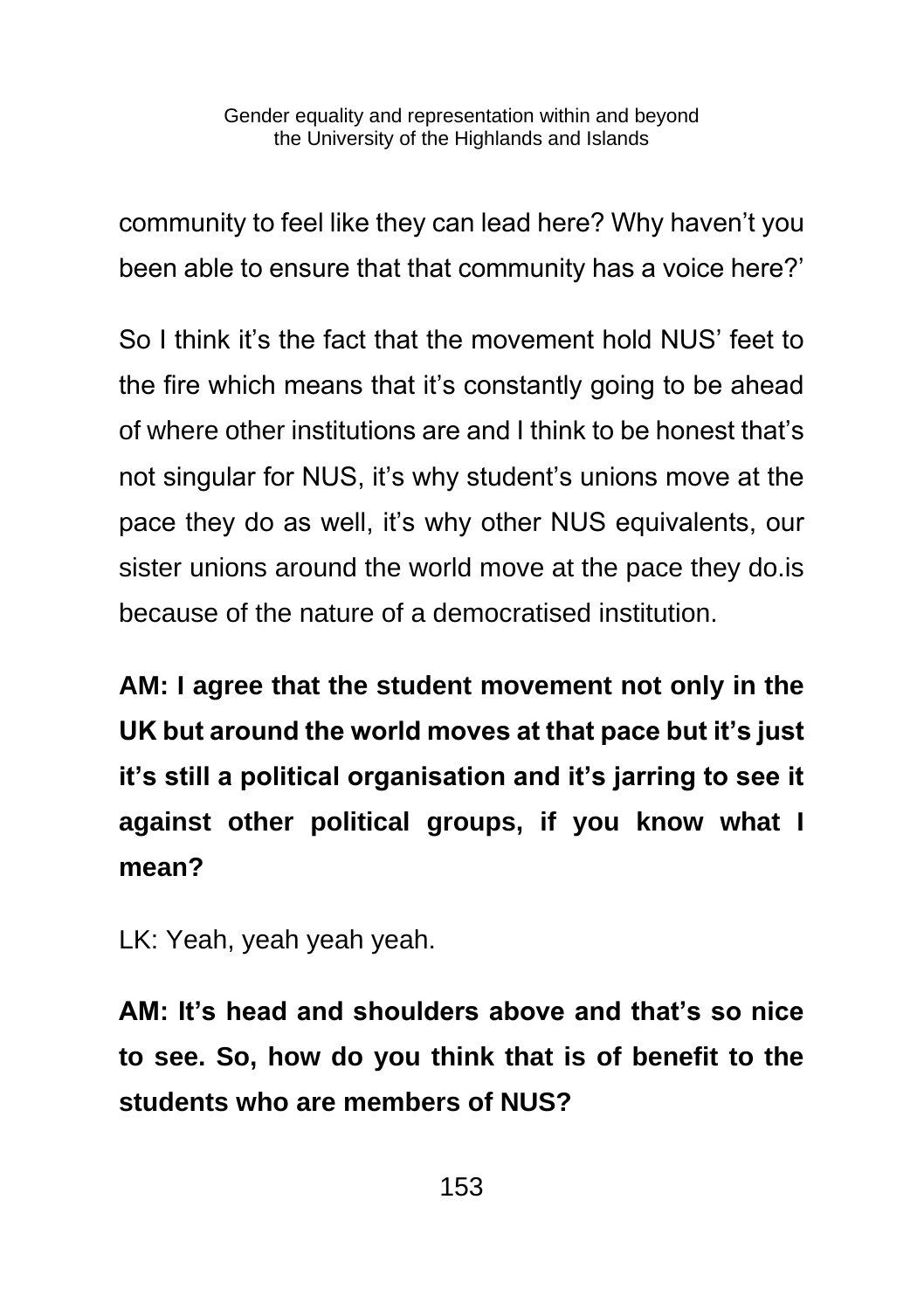LK: I think it's interesting that you used the word before 'revolutionising NUS' and I think that genuinely is what Black women have done for this organisation but not just in like the very visible leadership roles but also prior to being part of NUS in this way Black women have always been at the helm of the student movement. The way that Black women have consistently been at the helm of the student movement, been pushing for more radical, more progressive, more transformative work has a huge impact on the student movement because we're not just seeing things through one lens we're not allowing the cyclical nature of students always pushing for more than these institutions can give us to quell or dissuade us. It becomes part of what pushes us and I think Black women are always bringing that kind of radical element to the student movement. We're always asking 'okay, but is there more?' We're not settling. Because in many ways when compared to the rest of our peers we don't have much to lose. Our communities have already lost so much and people are so struggling that we aren't looking for the kind of piecemeal things that are going to appease people for this year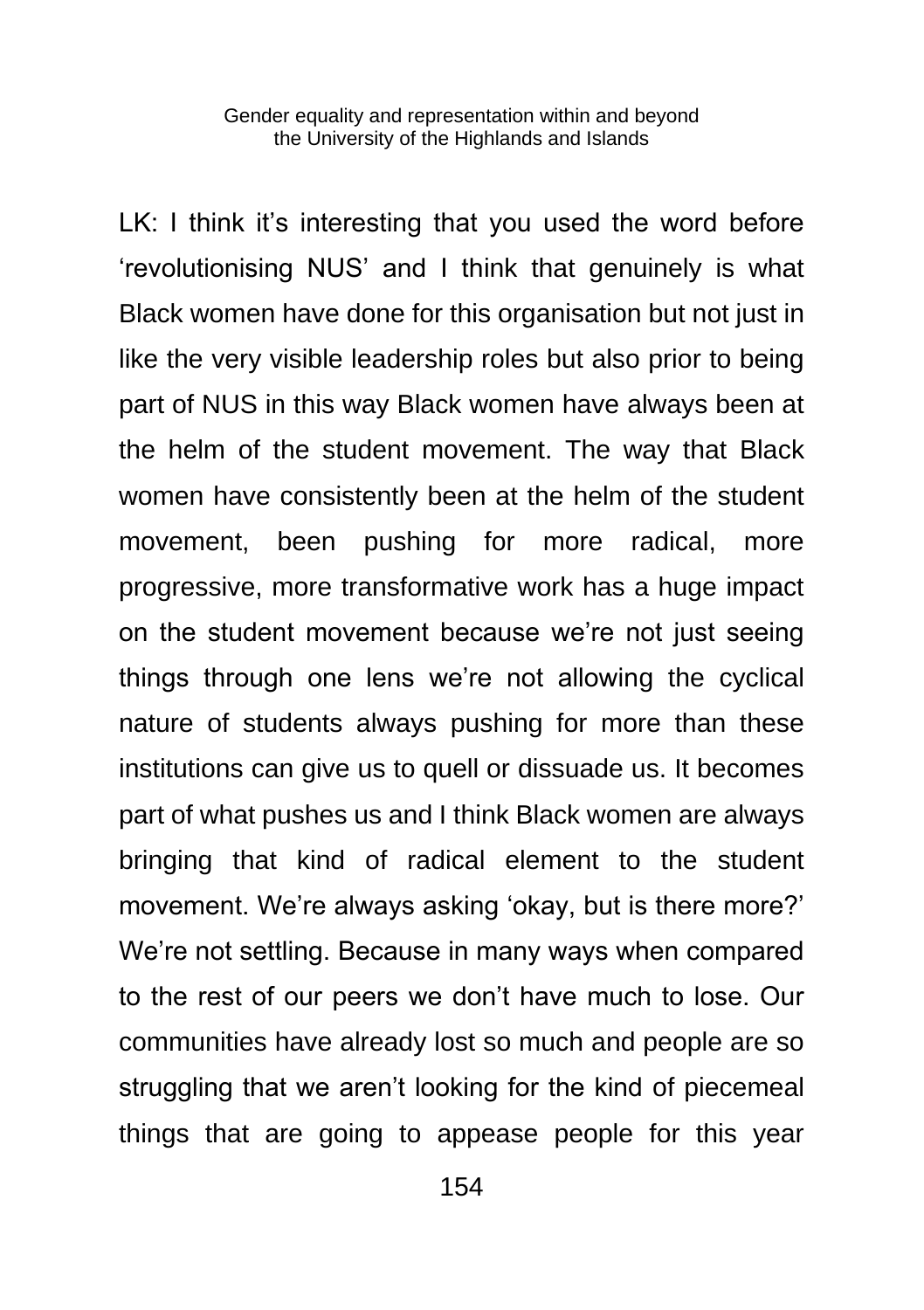because we see our work within the student movement as part of a much broader anti-racist, feminist movement and I think that kind of visionary element is part of it but also but those very direct links to elements outside of our space is also a part of what makes it special and feeds into and pulls into the student movement. So yeah, I think on multiple levels it's a win but I would say that.

**AM: Well, I think it is as well. And there are people out there who would say we have moved past the need for these days, like International Woman's Day, they say 'you've gained so much, so why do you still need these days?', what do you think about that?**

LK: Do you know what? I think it's so exhausting that we still have to have this conversation. Because a lot of my time is spent looking at liberation of education, what would it mean to re-envision education in a way that it was actually safe and healthy and centred care for the most marginalised communities? And when I think about women in education in particular in the grand scheme of history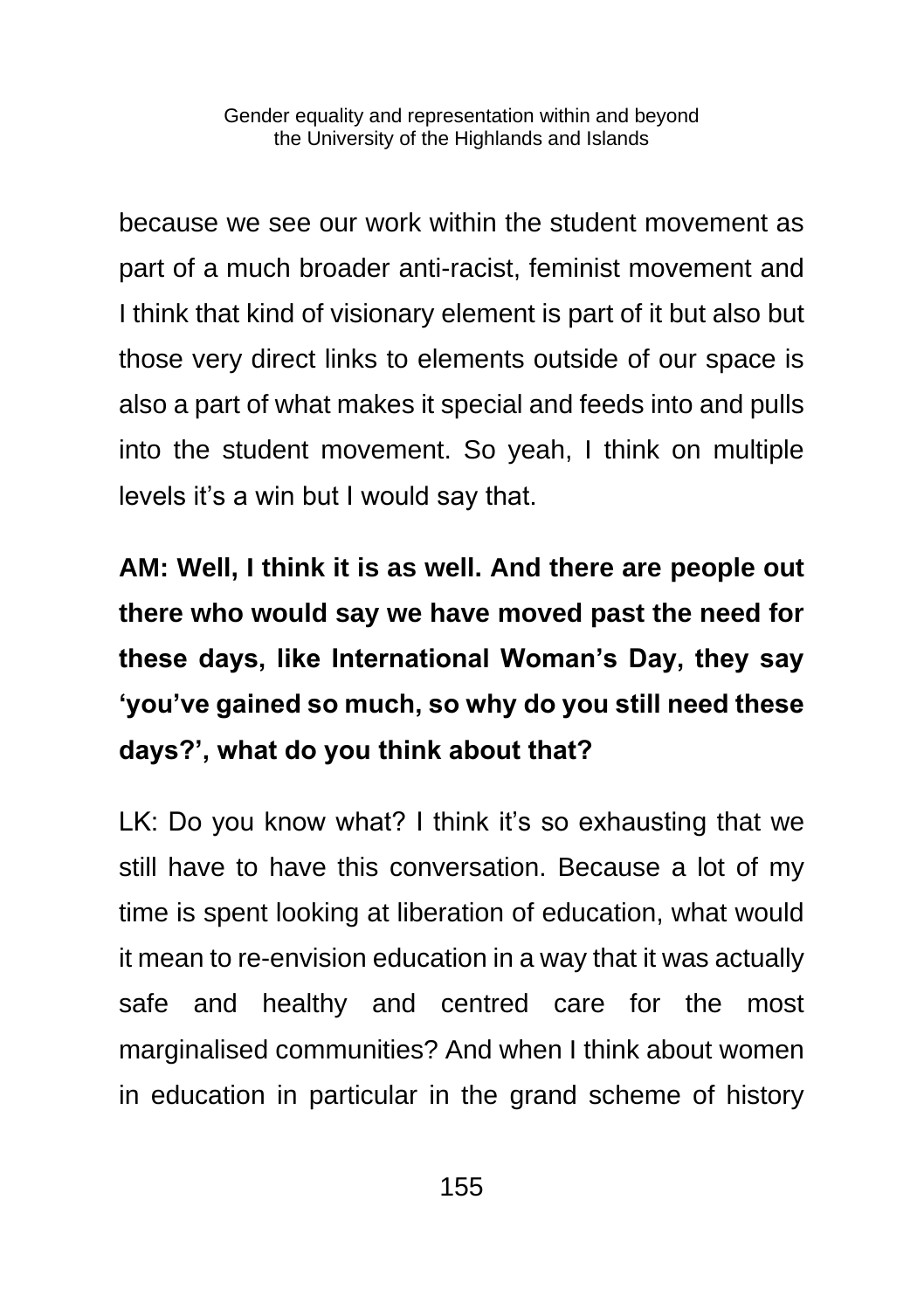women haven't even been part of education spaces. And of course that plays out in a number of ways, we see the disproportionate impact of sexual violence on our campuses and that kind of rages on, you know, for me that particularly hits home with my prior work at Warwick with the group chat scandal. That was a core part of my organising before coming to NUS and I spent about a year and a half of my life dedicated to that particular case and that really has shaped who I am as an organiser, and who I am at NUS as well because doing that work on sexual violence in such a deep but also drawn out way because of what happened is just a complete rejection of even that question because how can you have a situation when women are being described in such demeaning, dehumanising and be like 'oh, well everything's fine, there's no reason to be centring women or having an International Woman's Day'

More broadly than that a lot of the other work I do is liaising with sister unions around the world and of course the fight for gender justice is a global one and the situation of women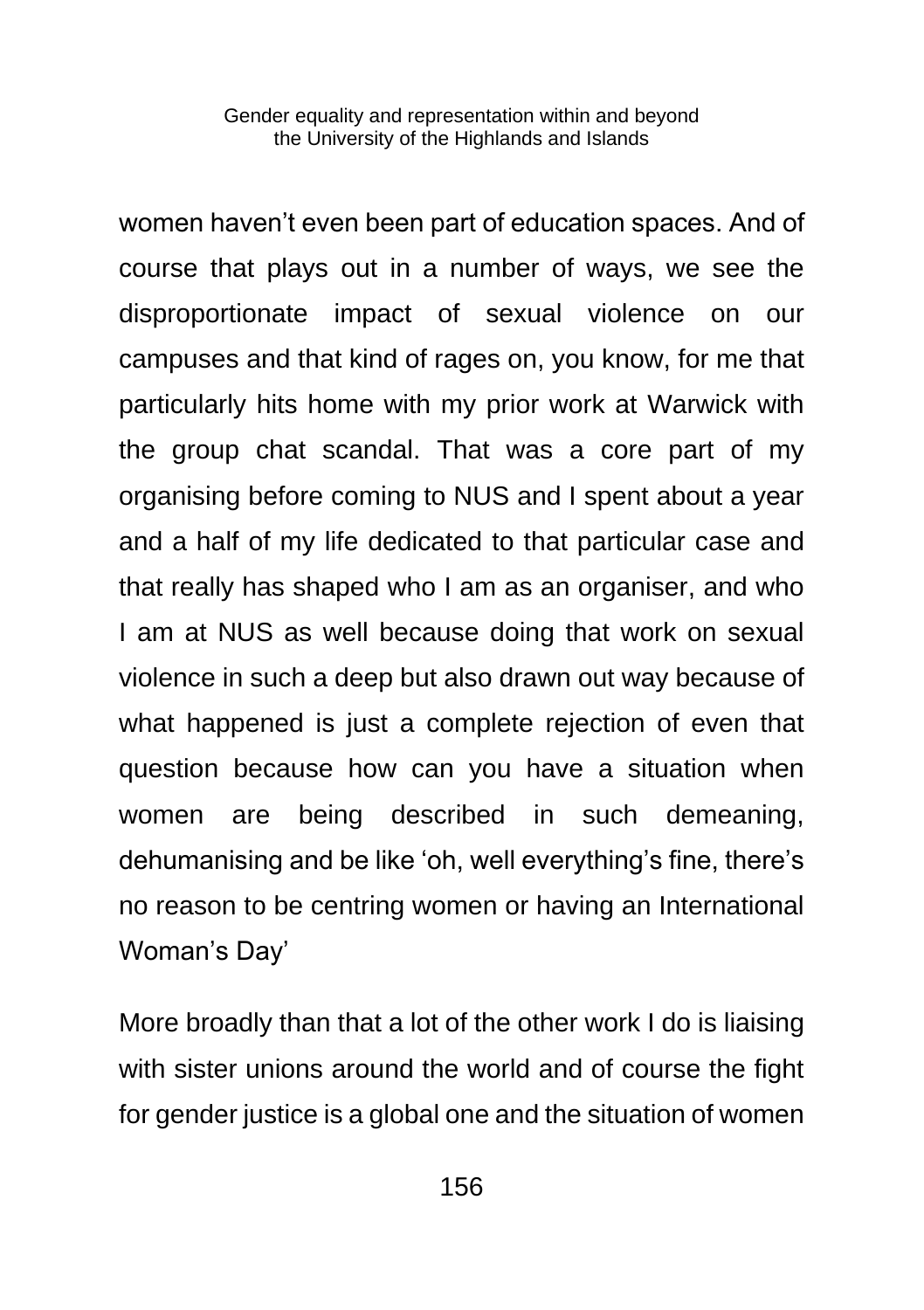around the world in every space, in all spaces, is something that we have to fight for, sometimes when I speak to folks who are the first women president in their country in their respective NUS, I take great inspiration from that but it's also a kind of a harsh reminder of where we are.

There's so many levels to which women's liberation is nowhere near finished. And I think people look at their own interpersonal relationships with women and where those women have got to and make a very surface level judgement about whether or not International Women's Day is needed but the women's liberation movement was never about individuals it was about structural power and how that relates to things on a much broader scale and if we look back at that scale there is still a lot of injustice and we're just not going to see women's liberation within the system that we live in and so when we're fighting for a different system, when we're re-envisioning education, when we're re envisioning our society and the broader world and the broader world that's the route for women's liberation we're talking about.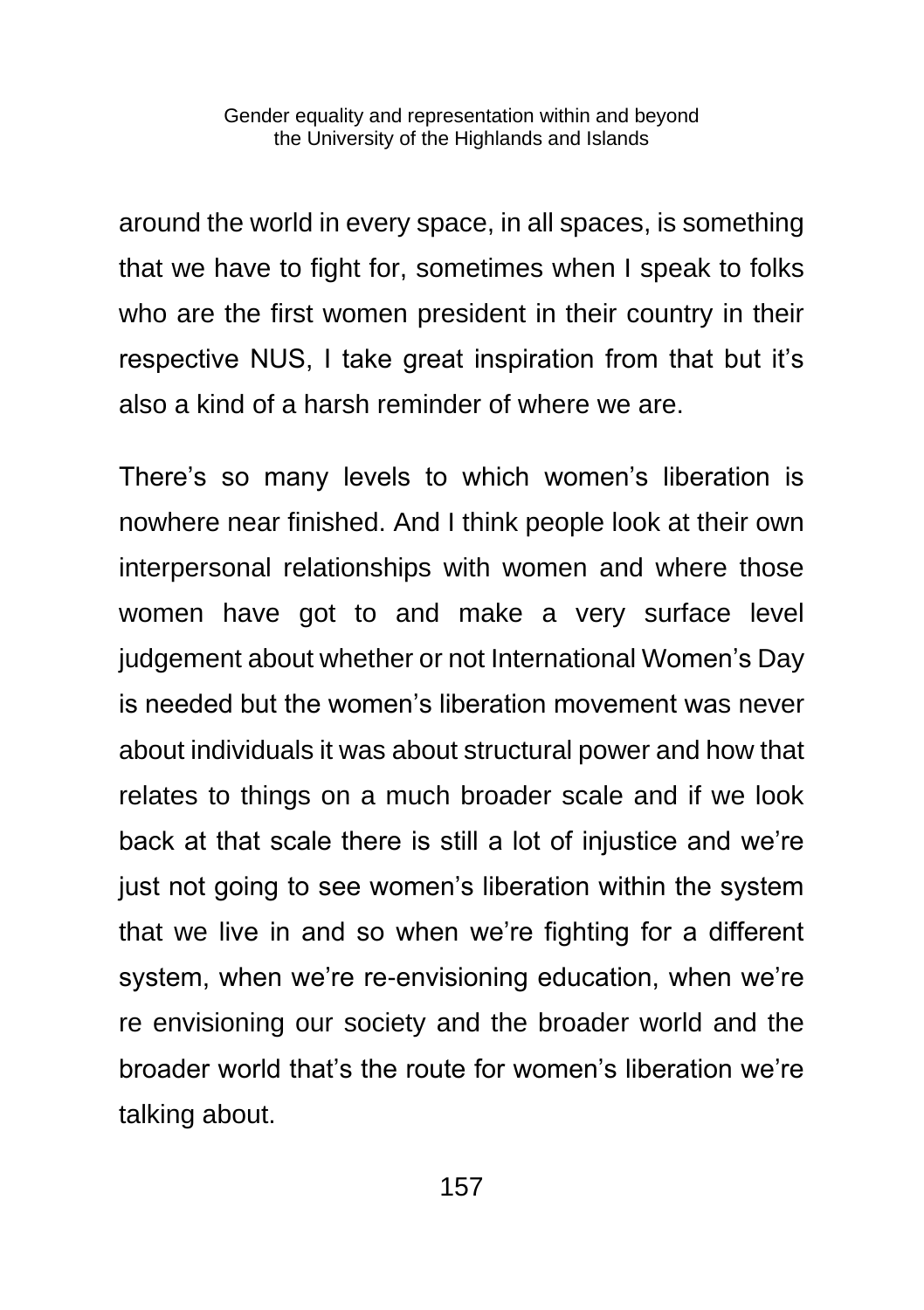The point being there's this very reductive understanding of what gender justice looks like that it's never going to win for all women because we still have systems in place where the most marginalised women continue to be exploited for profit, where the most marginalised women continue to be at most risk of destruction when it comes to climate, when it comes to other forms of exploitation all the time, everyday, women are facing exploitation, they're facing injustice, they're facing violence, so for us to sit here and be like "Do we need International Women's Day?", even to ask the question is coming from a huge place of not only privilege but structural power.

#### **AM: What you said reminds me of that whole Margaret Thatcher thing: I got here therefore, other women can get here and they don't need help anymore.**

LK: It's so reductive, and the centre of self, the centre of ego, the centre of individualism is one of the biggest traps of neoliberalism because it feigns the idea, even me sitting in this role does not mean that this role is safe or healthy or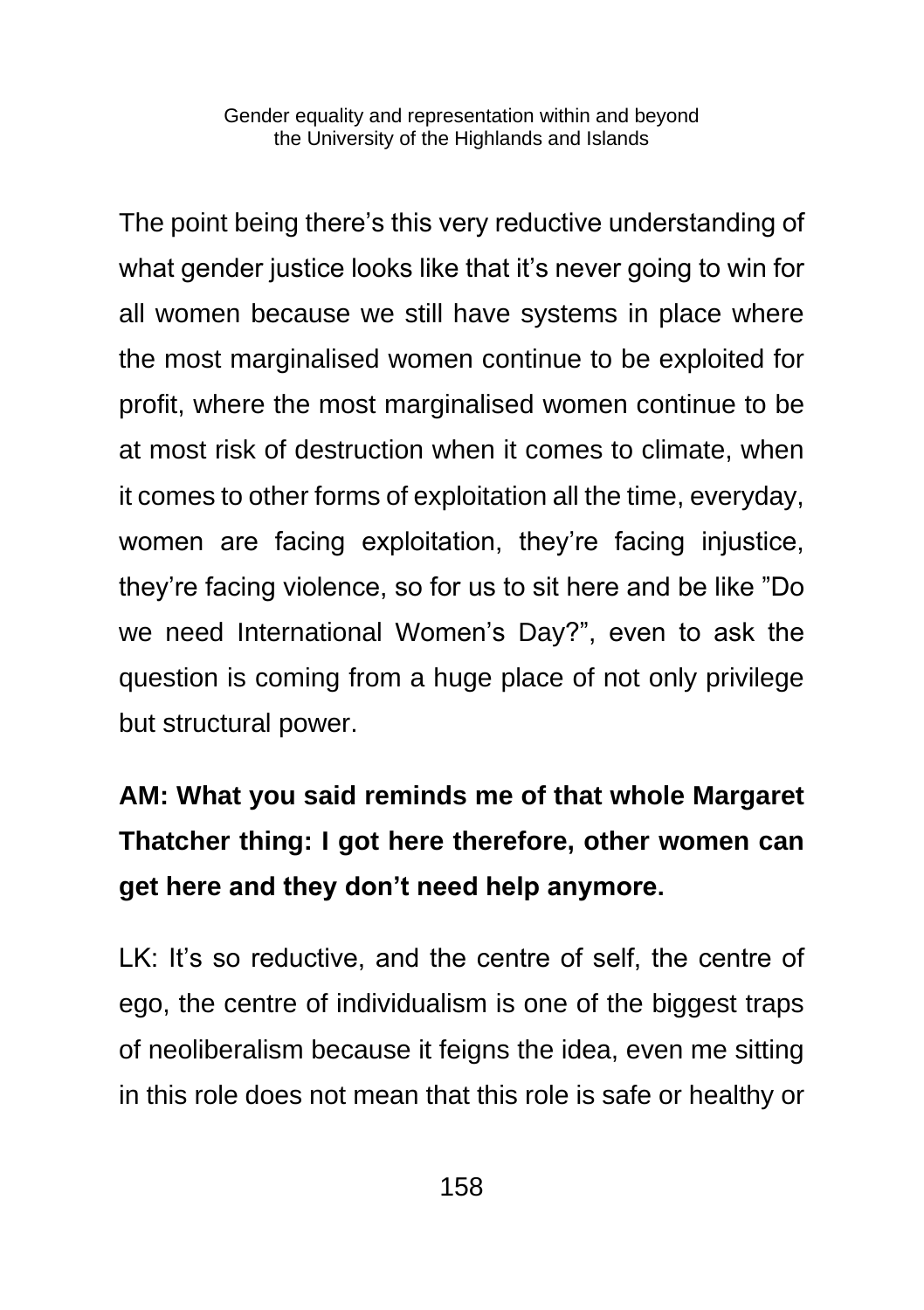conducive to Black women, that's not what that says. It just says people clawed and fought for me to be able to be here and for Zamzam before me and for Shakira before her to be able to be here, but what about a Black trans women; if a Black trans women came to step into this role would this be safe, would it be healthy? How would the student movement receive her? There's so many levels to it. What about a Black disabled woman? Would she have the same access that I do? And if she doesn't that's a problem.

I think that, yes, there's levels, and yes, I'm a Black women but that doesn't mean there hasn't been a lot of things that have enabled my existence within this space; the school that I went to and the way that I talk makes me quite amenable to people, I know how to play conversations and assimilate myself to whiteness when I need to in order to access certain spaces why should I have to do that, why should I have to be doing mental gymnastics all the time to invisibilise my Blackness and my Black womanhood within a space and if there were a Black women who refused to do that would she also be received within the space, would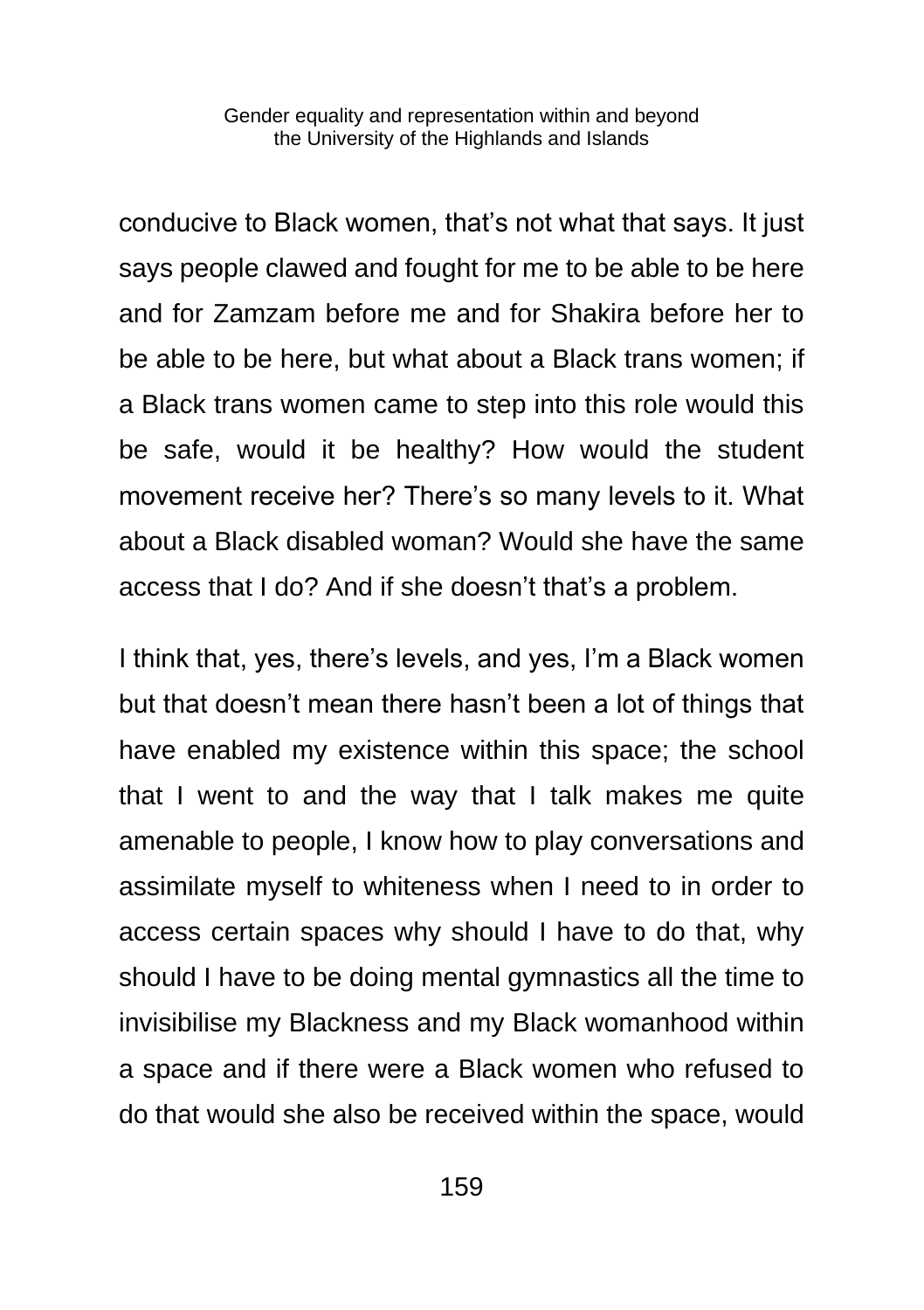she also be listened to? I think people see very surface level experiences and they then attach power to that when in fact often it's just a falsified subversion of power momentarily that they're seeing.

**AM: So you talked about your education a bit and my next question is actually about your education. So we both went to Girl's Day School Trust Schools, you went to Croydon High School, right?**

LK: Yeah!

**AM: What is your opinion on that whole atmosphere and how has it shaped you as a women and what is your opinion on single sex primary and secondary education?**

LK: So when I mentioned my schooling, and having learnt to assimilate to whiteness and having learnt to speak in a certain way in order to be listened to, I learnt all of that at my school. And it was literally a rearing in how to perform whiteness, how to perform middle-classness, because I'm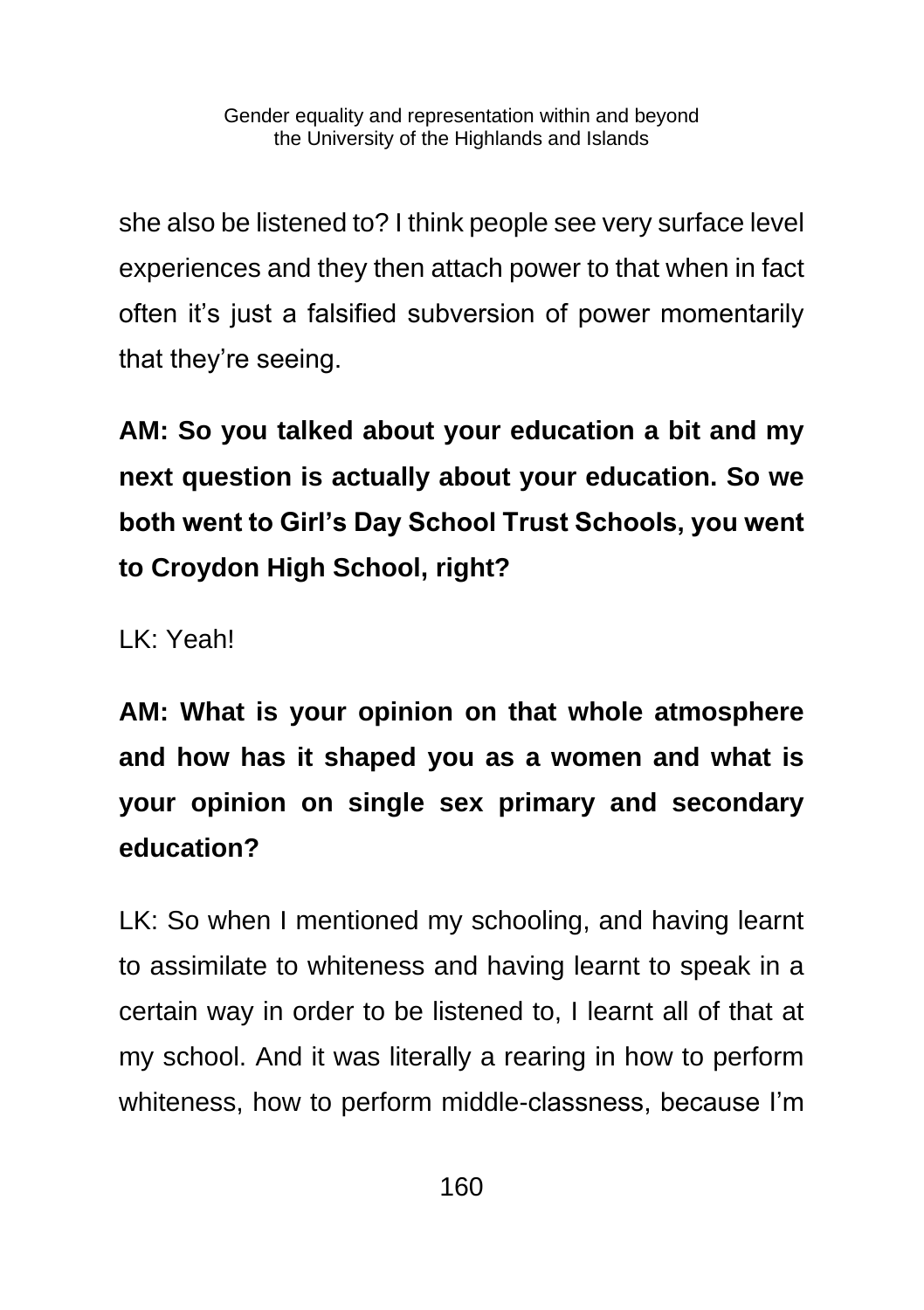from ends. I'm from Thornton Heath which is where Stormzy's from, from where Krept & Konan's from and I got a scholarship to this random school and my parents were like 'okay' and…what can I say about it? The learning of those processes was violent. I don't really talk about it a lot because it was violent.

#### **AM: we don't have to talk about it if you don't want!**

LK: Oh no, it's fine, but it's now kind of serving my ability to say certain things in a certain way to get people to listen. No, not that I don't talk about it because I don't want to, it' just that I…

#### **AM: No but you said it was violent; I don't want to press you into talking about it if…**

LK: No, I'm all good, I'm all good. But yeah, I think it's interesting that the Girl's Day School Trust and how they have a very particular image around girls empowerment but of course that access comes at a price. And so that's why I'm so passionate about talking about free education. Of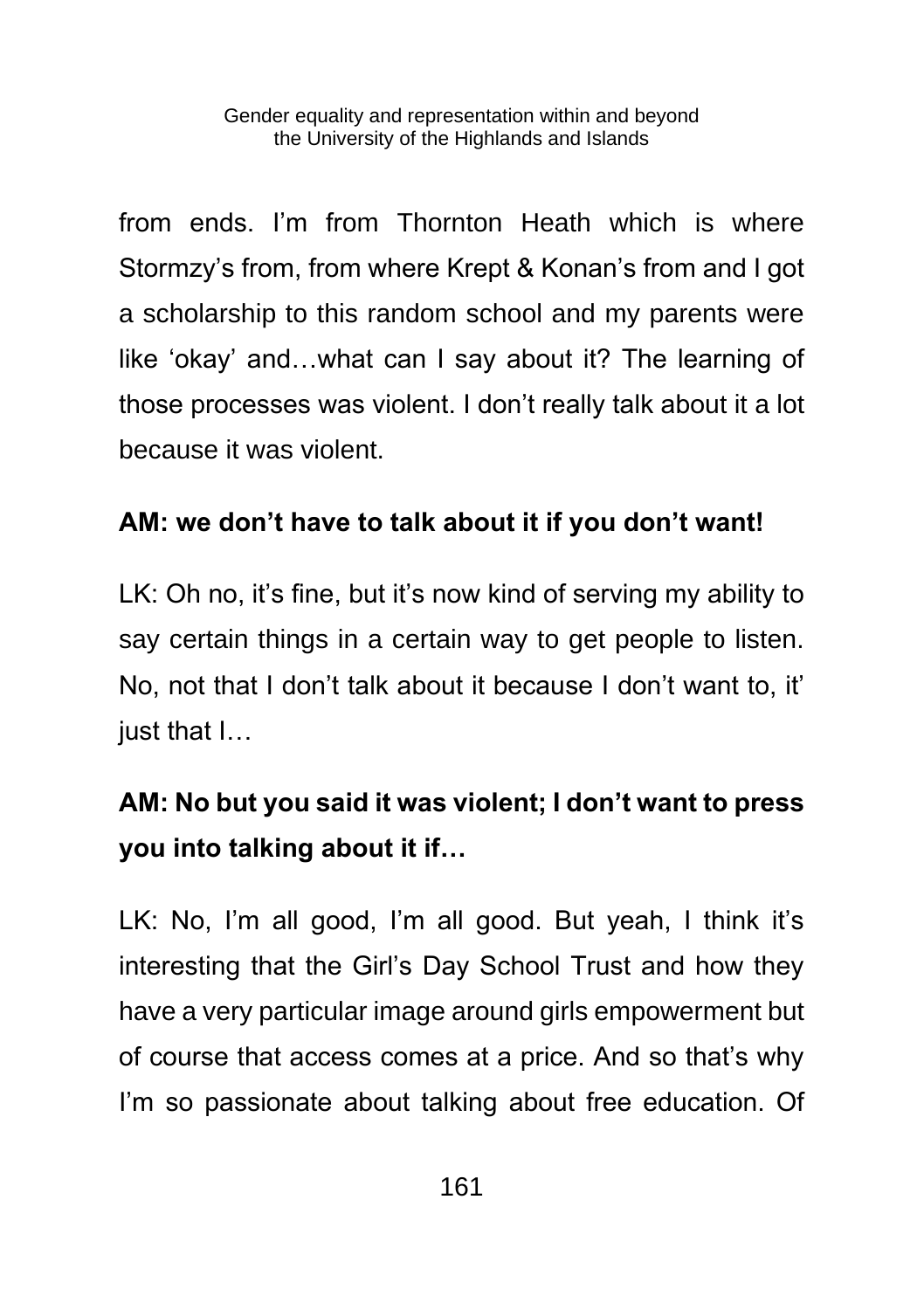course when I say that rhetoric I'm usually talking about it in reference higher education and that very direct marketisation but also when we think beyond that and about that marketisation of certain skills, certain access to certain information.

We live in a world where some of the most crucial access points to shaping policy, thinking about not only politics itself and the civil service, but journalism and lots of those other things that are shaping the dominant narrative of the world that we live in or the society that we live in, are overwhelmingly represented by private school students. And the impact that that has on our communities and marginalised communities in general, so that's why I'm passionate about free education because it shouldn't be that if you can afford it, you can get access to all of these things and all of these spaces and the knowledge about how to conduct yourself. Why should we have to be doing that? Why should we have to be learning how to assimilate and paying for the luxury of it, for the most part?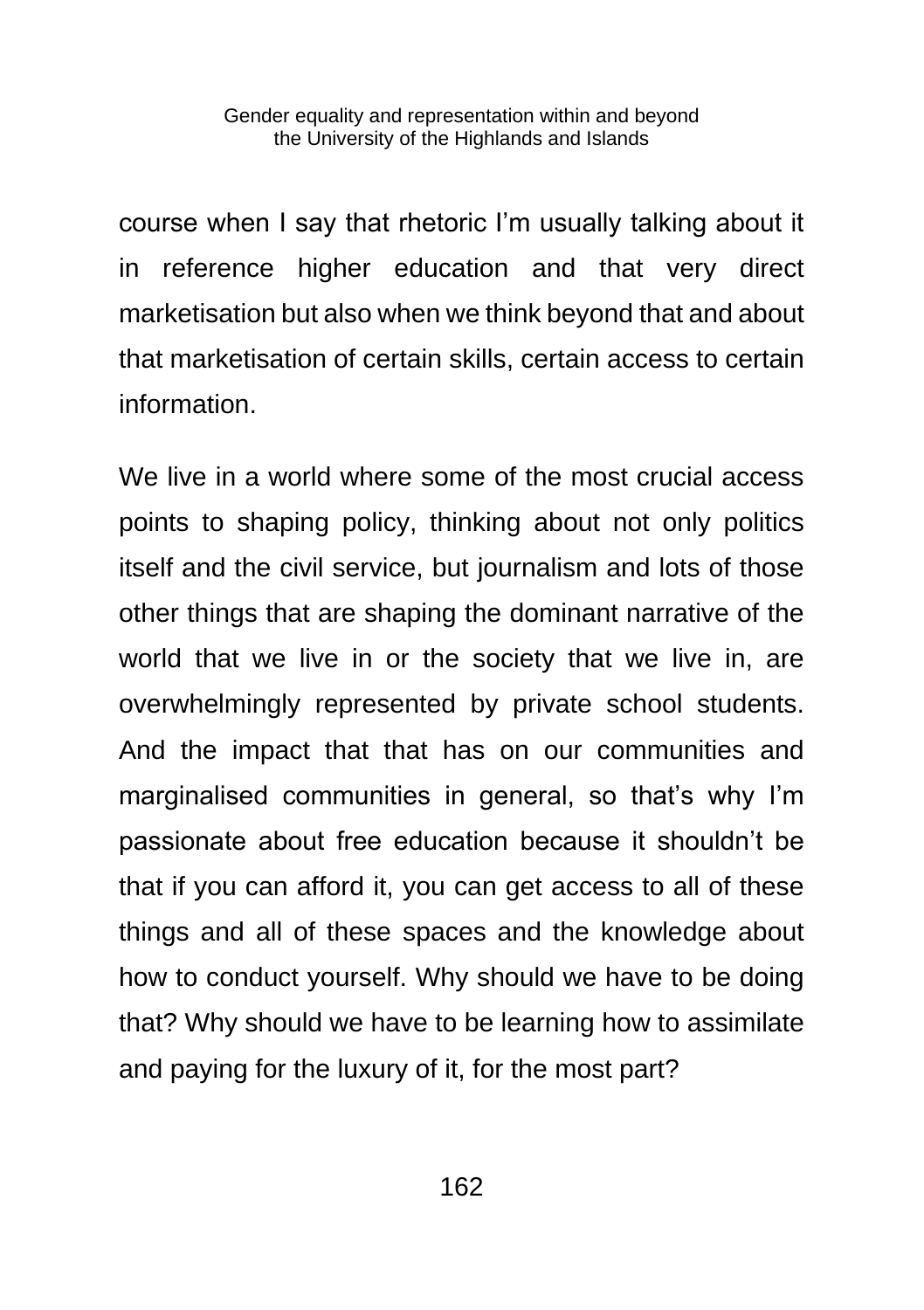It's just it is so messed up to me that, for example me, within my community, I had untold opportunities, which landed me where I am today, versus other people that I went to primary school with, say. Who have not had the same opportunities and have not had the same access. And I guess when I'm fighting for free education, the reason I'm so passionate is those are the people I am fighting for.

#### **AM: So who will you be celebrating this International Women's Day?**

LK: I think one of my core points, you know when people say about their compass? I think my compass throughout this has really been Angela Davis. If you ask any one of the team at NUS what my slogan is, what I repeat day after day, is 'radical simply means grasping things at the root', if someone comes to me with a proposal I say 'okay, but is it grasping at the root? Is it empowering people to actually ask 'What is at the core of that problem?' and if not we're not doing it', so that is literally what has driven me throughout this whole time, like the A levels fiasco, and the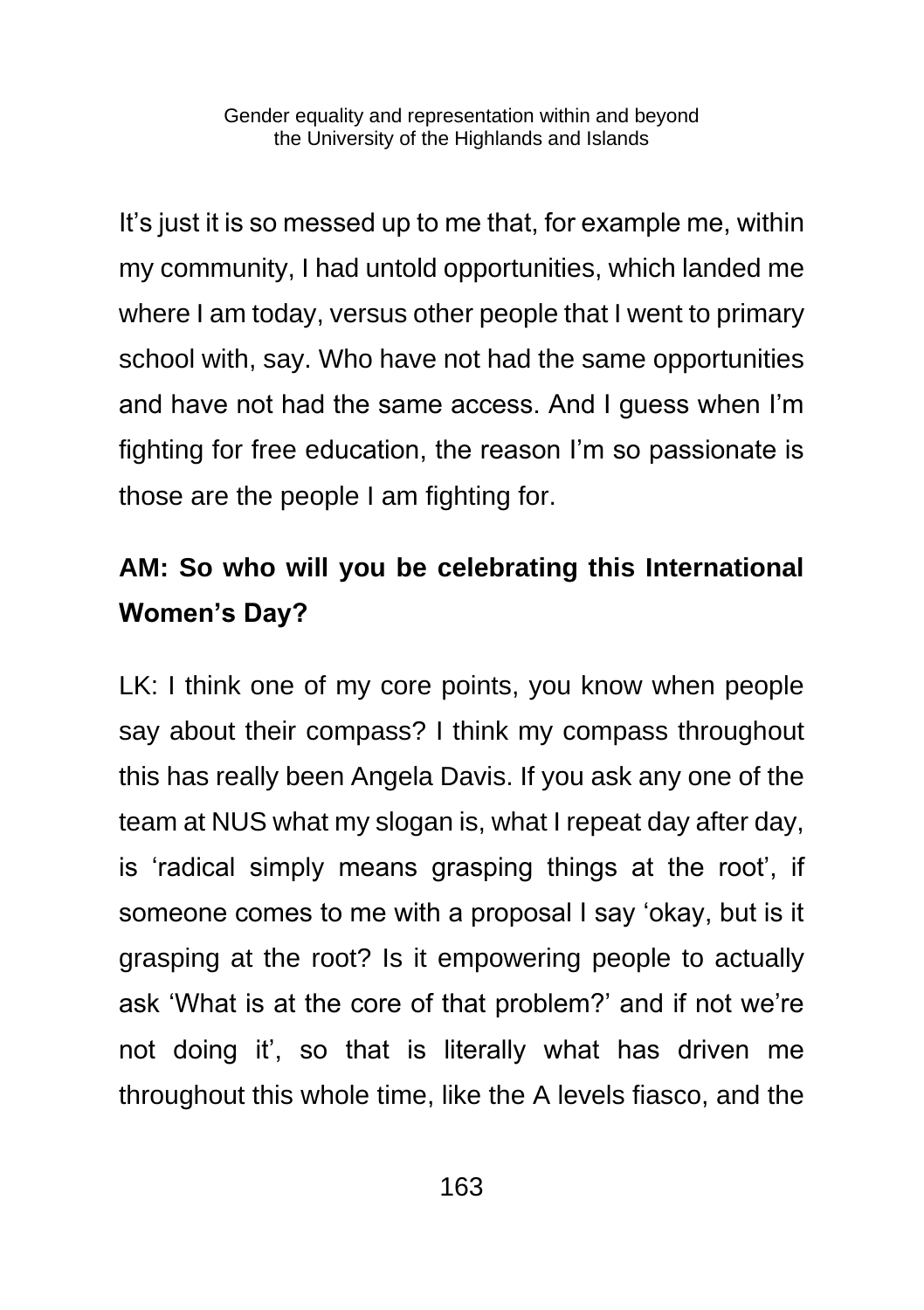classist, racist moderation system, we were also talking about the fact that that fiasco was just automating a system that was always happening, year on year. When we were talking about the exploitation of students in the pandemic and financial hardship, with people having to access foodbanks to survive, when we're talking about securitisation and Black students still being stopped on campuses, in a global pandemic, being put at risk in that way, we're talking about anti-Black police brutality, we're talking about all of it so I keep saying 'okay, but are we grasping at the root? Are we directly using our platform to provide a political education that actually tackles what is at the core of this issue? And if not, we're not doing it and we're not saying it' and the only way that I've been able to do that is through the words of Angela Davis and I come back to them like almost every day, so I'm definitely celebrating Angela Davis.

On a personal note I'm celebrating my Nan, not many people know that I'm a carer for my Nan, so that's what I do, literally most hours that I'm not doing NUS stuff and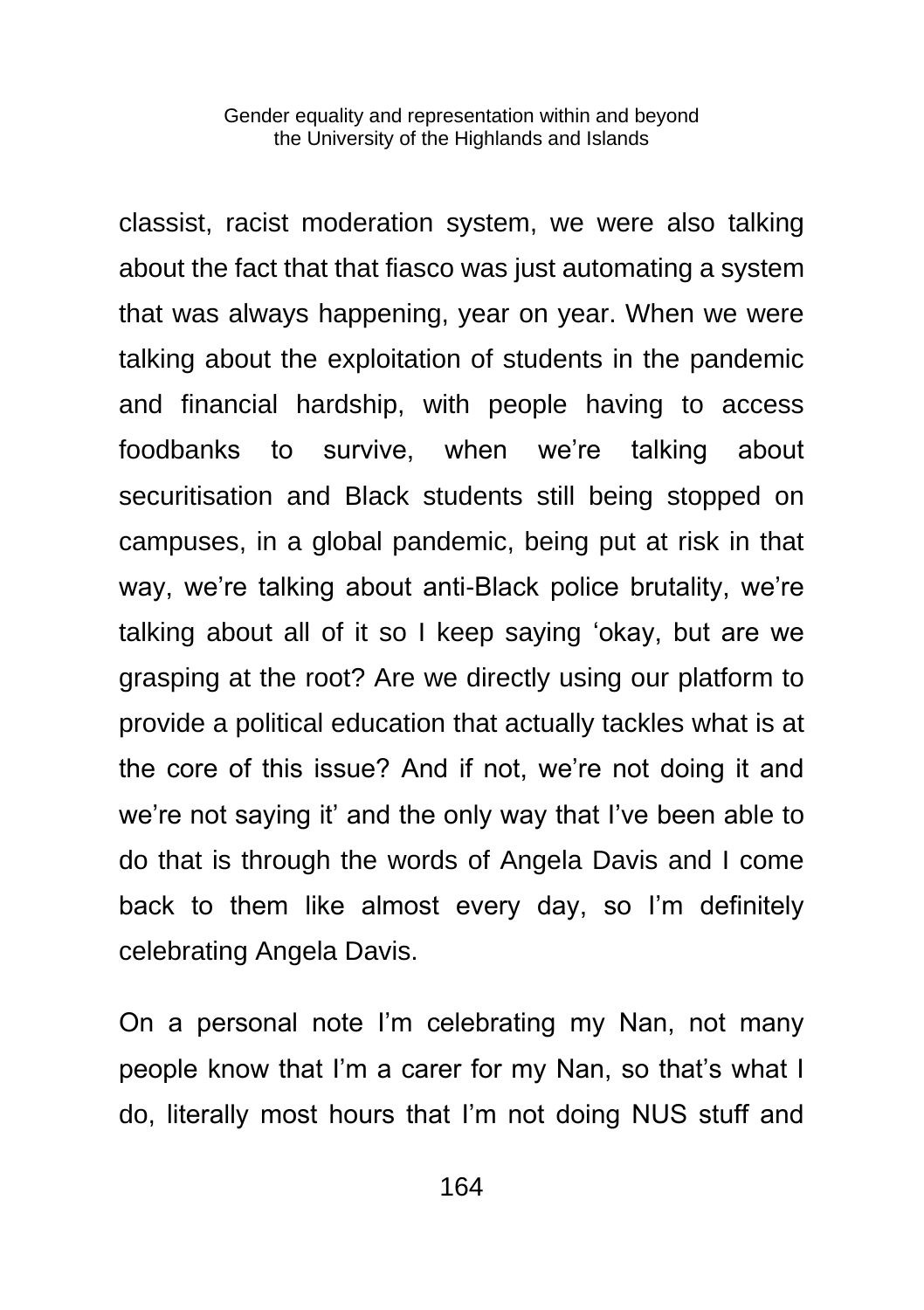she's had her first COVID-19 jab and I'm very, very happy about that so I'm celebrating her and her 90 years of life and also the fact that if it wasn't for her and her bravery in coming to the UK, not much older than I was, and carving out a new life, I wouldn't have been able to do any of the things that I'm doing.

You asked who am I celebrating, there are so many women in this movement who have touched my life and have poured into my activism and my understanding of the world, just so, so many and especially shout out to Zamzam though.

Zamzam has really, and I don't think she knows this but she's really shaped my understanding of climate justice and race in a way that is just so digestible, but also still so radical but yeah, big shout out to Zamzam and obviously the legacy that she left at NUS has made it so much easier for me to step into everything I'm doing and the way that I'm doing it.

And yeah honestly the list could go on forever. The gist of it is that this movement is full of women and Black women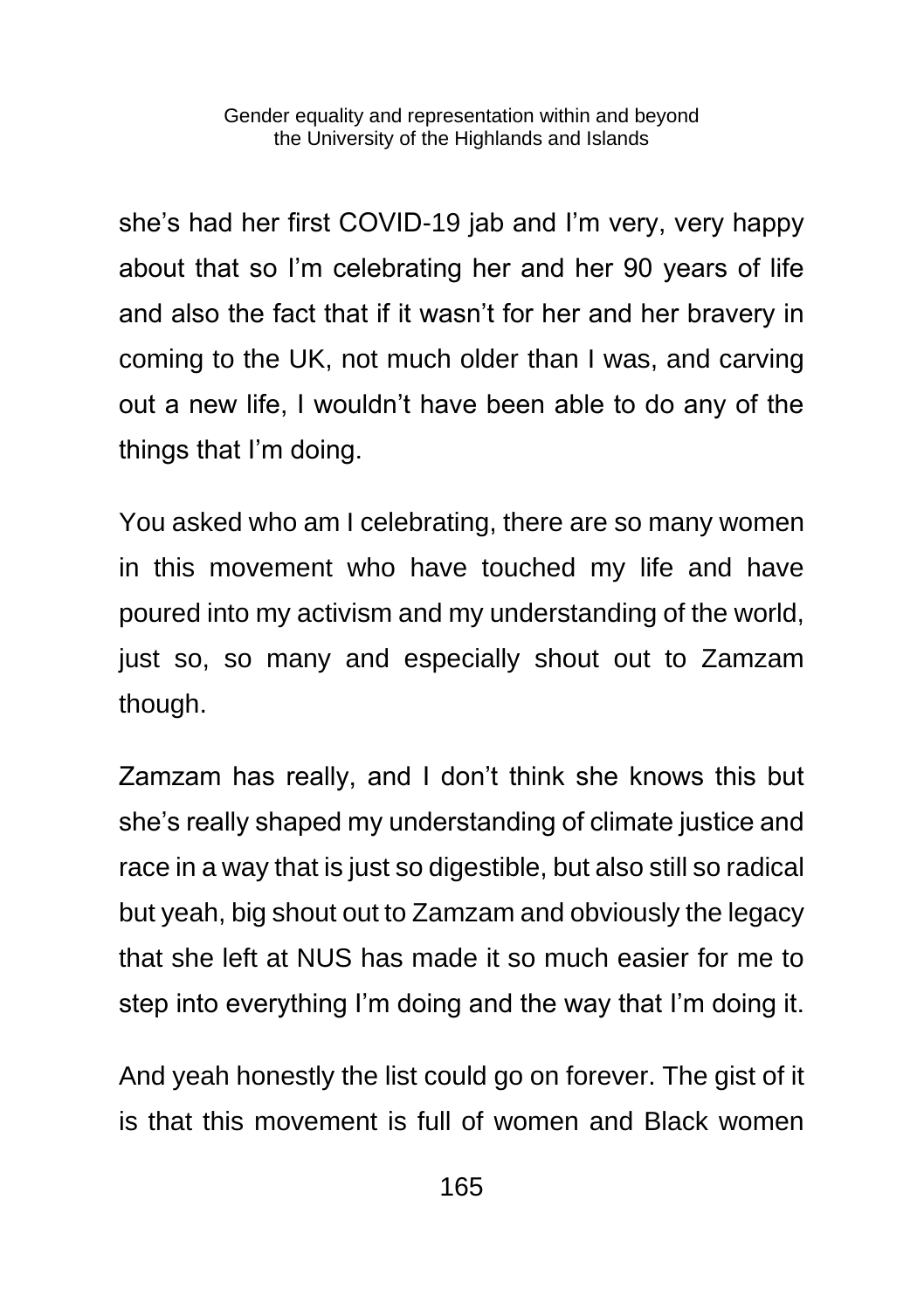specifically that have grown me, like grown me, and I just am honestly grateful for that.

#### **AM: you said about your Nan, how do you think celebrating the women within our personal circles helps the growth of us as people as well?**

LK: I think sometimes around this kind of thing of 'who are you looking up to, who are you celebrating?' there is the tendency to go for the Angela Davis' of the world but I think A) that's important but B) let's be careful that it doesn't promote the hyper celebration of the idol, because I think that is so rooted in the idea of celebrity and the idea of this really problematic positioning of activist influences and how do we move away from understanding feminism or understanding radicalism, or whatever as this individual that is so far away and actually positing that within community and within the local picture and actually making that something tangible people can actually access and feel able to relate to. And I think that's exciting because organising is all about community, it's all about people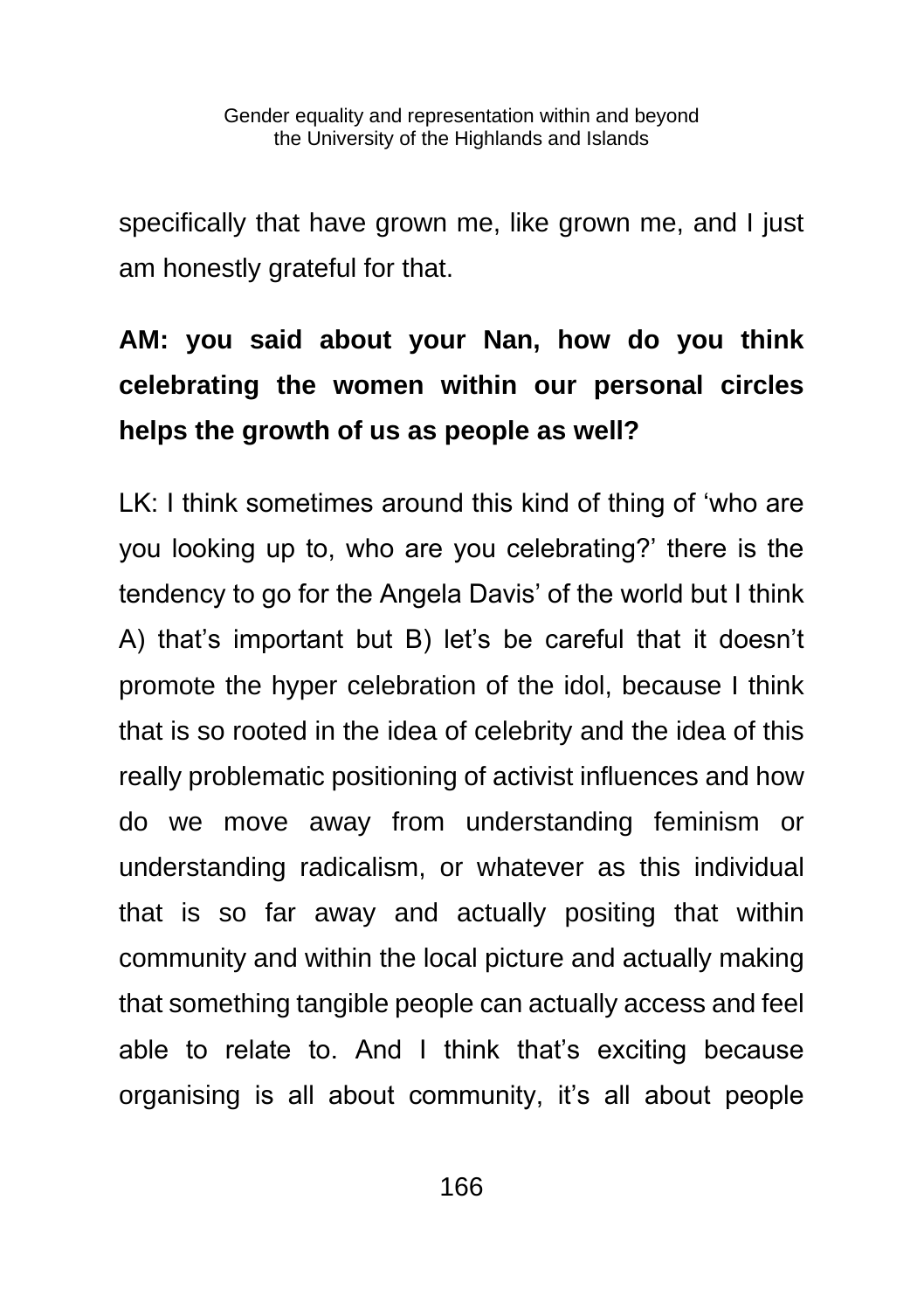locally recognising their power to transform society through collectivism. And when you're looking more locally I think you're embodying that because you're positing the opportunity to change something or transform something or inspire someone who often has a lot of money and resource I think both are important but I think it's important to do the local recognition.

**AM: I have one more question and then we can chat about anything else you want to mention. So I have been given 30 minutes to open up the day and I was going to talk about this interview but they'll read all about it in the e book anyway, so I have decided to talk about a topic close to my heart, because I am trans, and that's making sure we include trans and gender nonconforming women in our International Women's Day celebrations. Especially gender non-conforming women, I think a lot of people say, 'oh they don't need this day because they're not the hyper feminine type of people who are impacted by this political movement. What do you think about that?**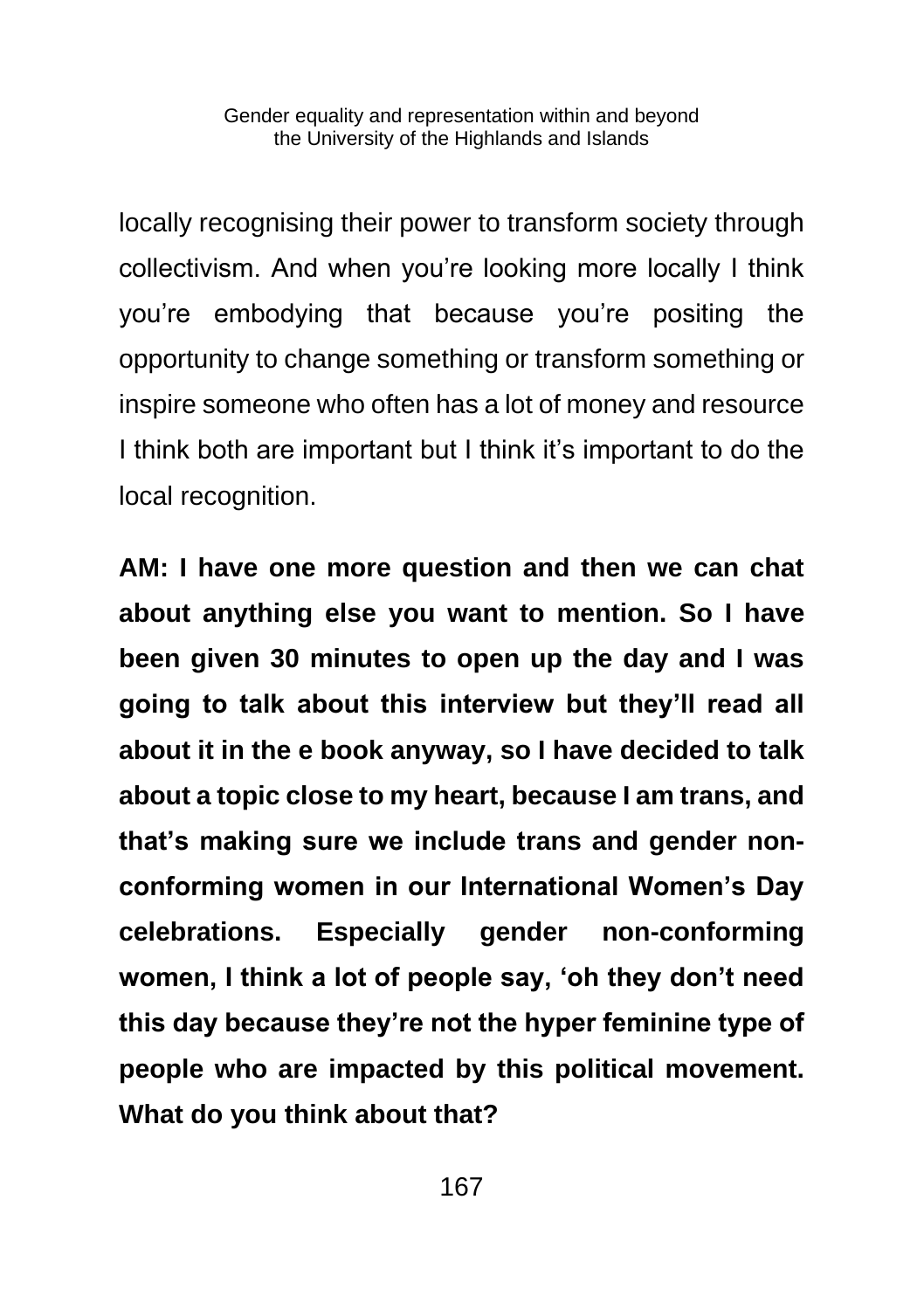LK: I think, again, this is something that is so exhausting because it's a complete misinterpretation of this day and I remember back when I was organising with Warwick Anti Sexism Society, which is where I got my little feminist roots, I remember talking about the origins of International Women's Day, which was originally International Working Women's Day, and really was about a kind of radical approach to internationalism and broadening the idea of womanhood and really being transformative in that and now it's become this very sanitised, monetised, commodified. It's very much about the cis, white woman, talking about being a 'Boss Babe' and just how did we get here? How did we get here? And you see it all the time, capitalism pulls the teeth from radical movements, it moves the people who built the movement from the centre to the margins, and then reproduces it and repackages it as something that they find more digestible, that they find more profitable and it's exhausting.

But I want any woman, any person who identifies with womanhood in anyway, who feels that they're being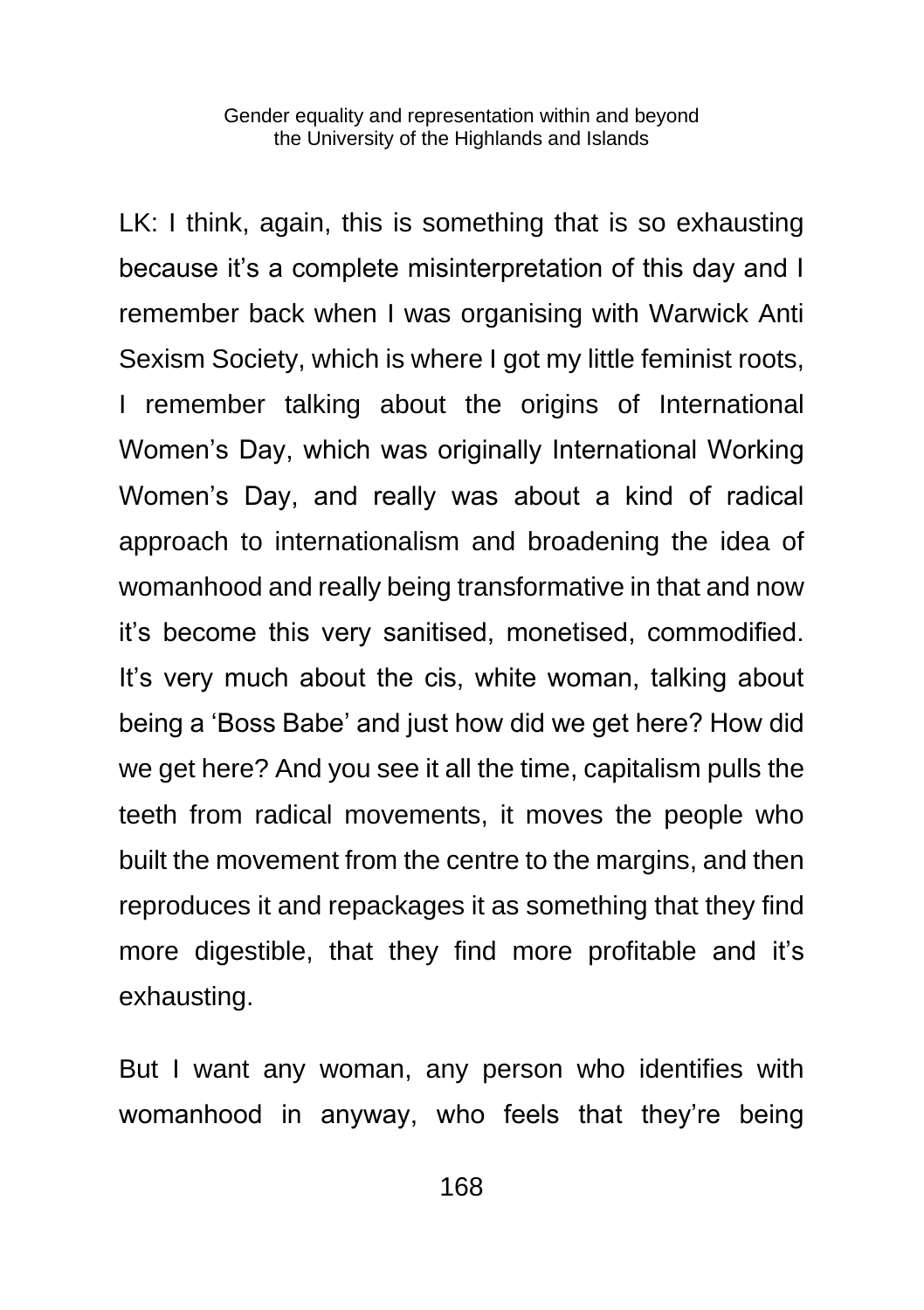excluded from this day to remember that this day belonged to them long before it belonged to the cis-het white woman.

It's the same thing that has happened with the 4C hair movement, it happens all the time, the people that built the movement, the people that are fighting for radical change get literally picked up, moved out, pack your bags, off you go, thanks for that!

This movement belongs to anyone who identifies with womanhood in anyway, big or small. Do International Women's Day in a way that is authentic to you. It doesn't have to be this performative 'tag 10 women', just do it in a way that serves you, and don't feel any pressure to do it otherwise.

#### **AM: And just before I let you get on what do you want to say on this International Women's Day (2021)?**

LK: I guess I want to say people have gone to a lot of effort to make gender equality, make International Women's Day, make all of these things very reductive, very individualist,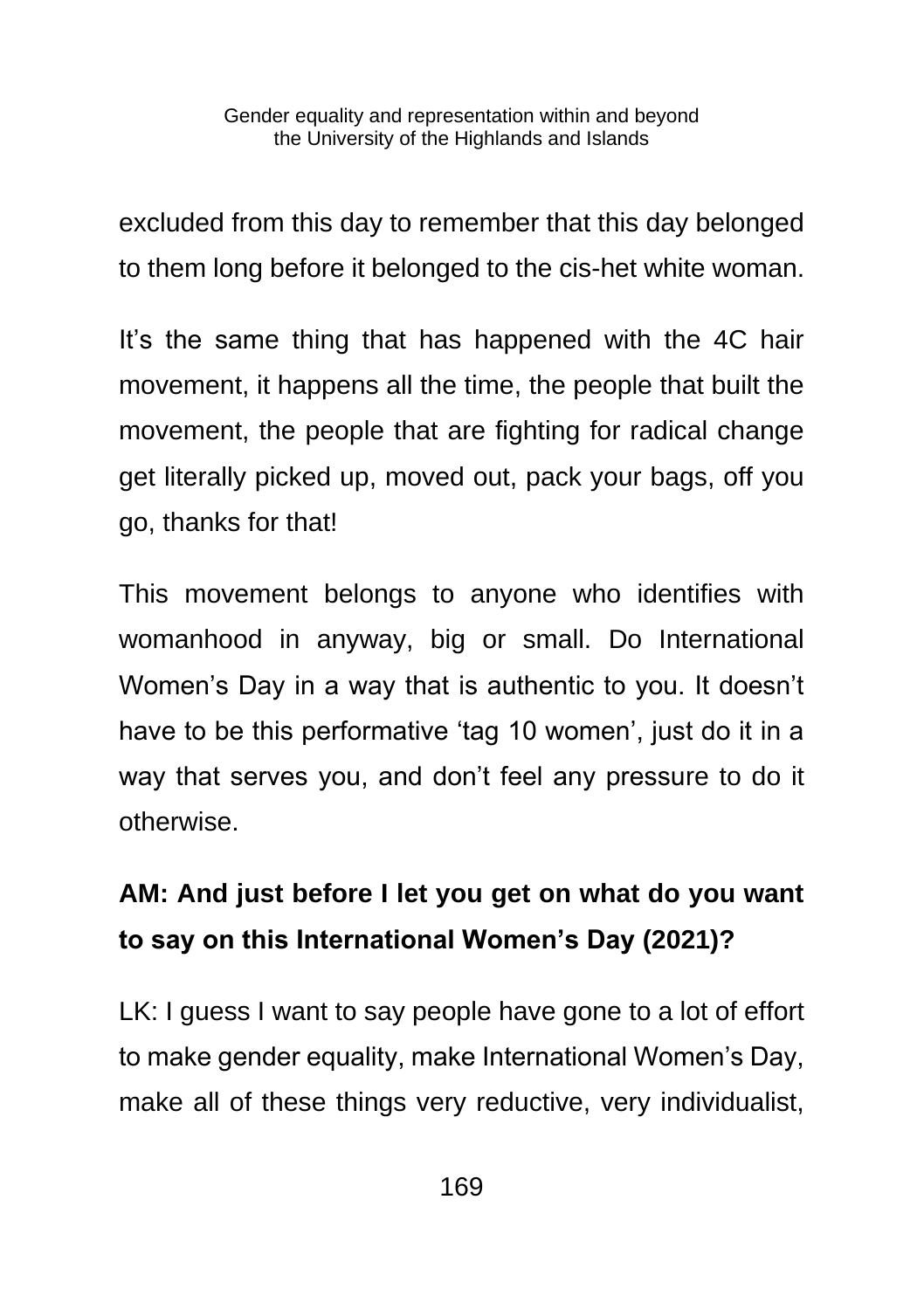very commercial, and I think the student movement has always reinserted the teeth of movements and reminded people why we are doing what we're doing, reminding people of the vision we have for the world and the path that we need to take to get there. Reminding people that collectivism is the only way that we win.

So I think this International Women's Day, please first of all, remember that rest is an act of political warfare, so do that, but once you've done that, keep building those local communities, keep building up the women and femmes around you who don't think that they can make change, who don't believe in their power and remind them that as part of a collective they really, really, really can transform, in our case, the education system, but more broadly also the world. And never let yourself, nor the women and femmes around you that power.

And hold that power, we're so often told we should invisibilise ourselves, and particularly as Black women we're navigating this line between hyper visibility, invisibility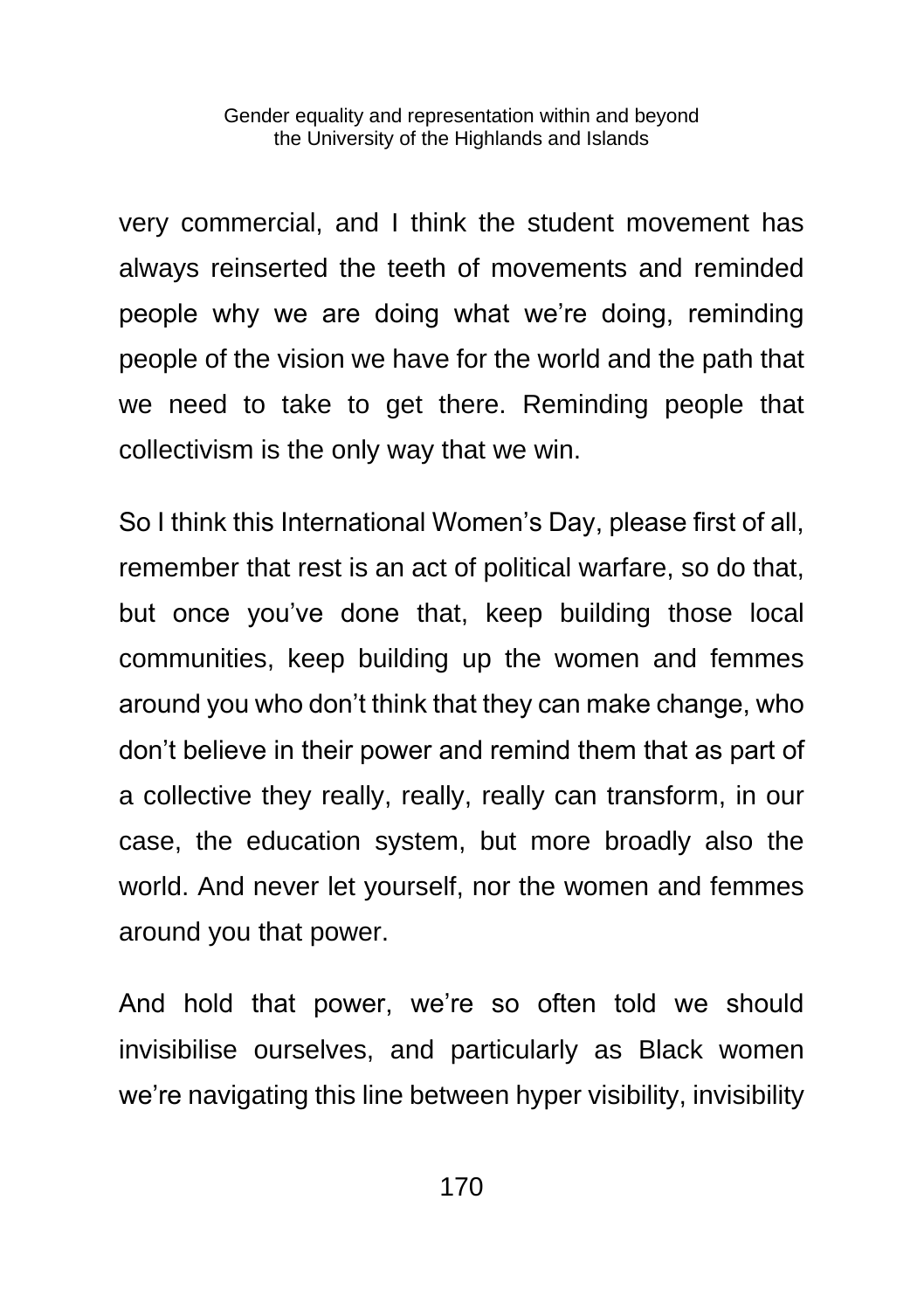and erasure and that is a difficult thing to reconcile, but it's only through each other and our relationships with each other and building our collective power that we can do away with that and all the other ways that people try to erase our power.

At the heart of it it's about collectivism, it's about feminism as a really, really beautiful root to collectivism that centres care, that centres healing and yeah, big up yourselves to everyone, that's the Jamaican in me jumping out.

I also think it's a really interesting time that at the helm of NUS the folks nationally representing, because obviously you've got our nations officers but the national officer team for the first time is all women and femmes of colour. For the first ever time. And it is such a beautiful team to work in. We have fortnightly meetings with just the four of us and sometimes we'll get to that space and be like 'guys, you'll never believe the misogynoir, the nonsense' and I guess my other message is to have that space, have the space